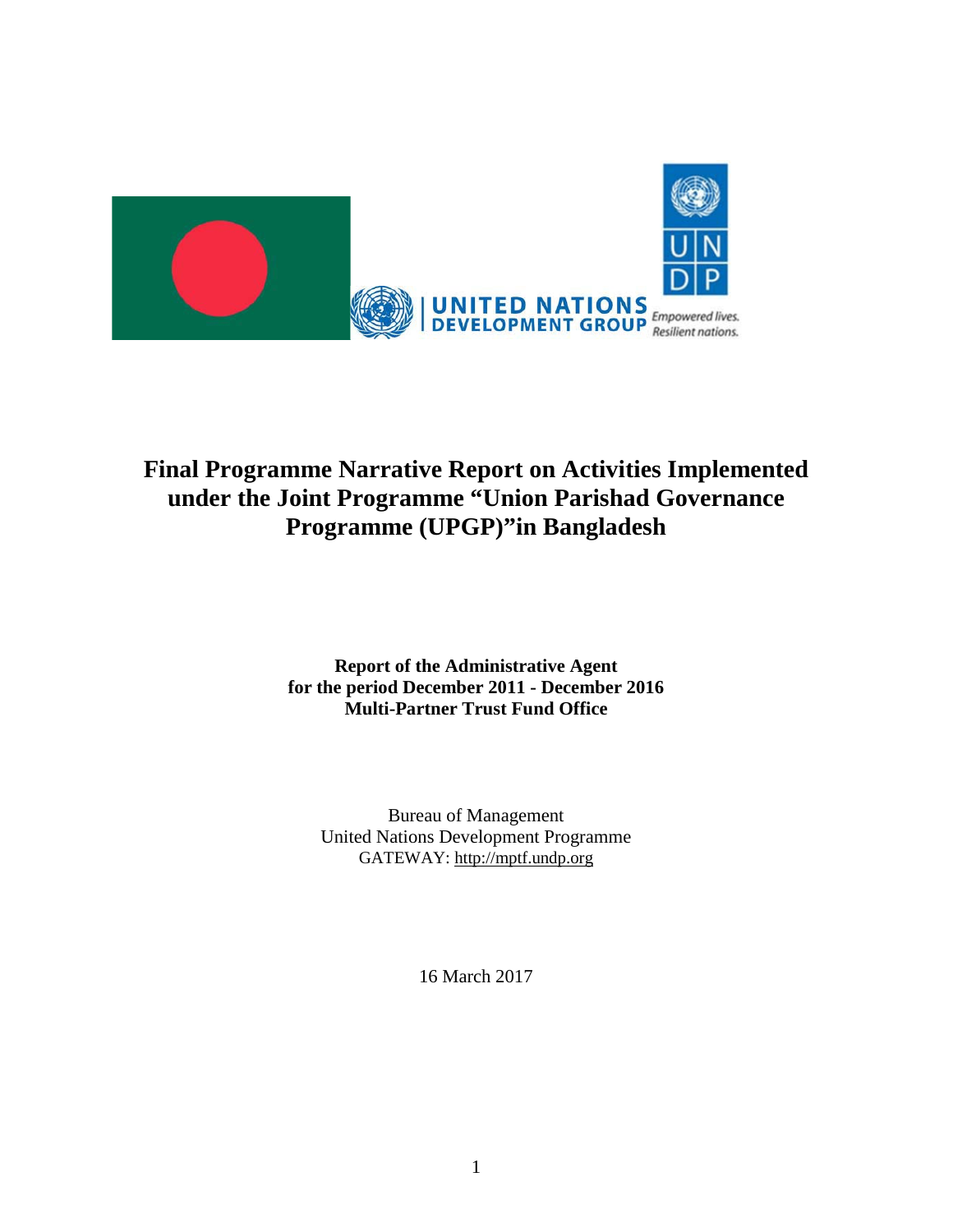





### **UNION PARISHAD GOVERNANCE PROJECT (UPGP) MPTF OFFICE GENERIC FINAL PROGRAMME NARRATIVE REPORT REPORTING PERIOD: DECEMBER 2011 – DECEMBER 2016**

| Programme Title & Project Number<br>Programme Title: Union Parishad Governance Project<br>Programme Number in Atlas: 00080905 |                        | Country/Region: Bangladesh                                                   | Country, Locality(s), Priority Area(s) / Strategic Results                                                                                                                                                                                                                                |  |  |
|-------------------------------------------------------------------------------------------------------------------------------|------------------------|------------------------------------------------------------------------------|-------------------------------------------------------------------------------------------------------------------------------------------------------------------------------------------------------------------------------------------------------------------------------------------|--|--|
| MPTF Office Project Reference Number:00081864                                                                                 |                        |                                                                              | Priority area / strategic results: Democratic Governance<br>Government institutions at the national and sub-national levels are able<br>to more effectively carry out their mandates, including delivery of public<br>services, in a more accountable, transparent, and inclusive manner. |  |  |
| <b>Participating Organization(s)</b>                                                                                          |                        |                                                                              | <b>Implementing Partners</b>                                                                                                                                                                                                                                                              |  |  |
| United Nations Development Programme (UNDP)<br>United Nations Capital Development Fund (UNCDF)                                |                        | Development and Co-operatives                                                | Local Government Division, Ministry of Local Government, Rural                                                                                                                                                                                                                            |  |  |
| Programme/Project Cost (US\$)                                                                                                 |                        |                                                                              |                                                                                                                                                                                                                                                                                           |  |  |
| Total approved budget as per                                                                                                  |                        |                                                                              |                                                                                                                                                                                                                                                                                           |  |  |
| project document: US\$                                                                                                        | 18,391,108             |                                                                              |                                                                                                                                                                                                                                                                                           |  |  |
| MPTF /JP Contribution:<br>by Agency (if applicable)<br><b>UNDP &amp; UNCDF: US\$</b>                                          | 5,496,823              | <b>Programme Duration</b>                                                    |                                                                                                                                                                                                                                                                                           |  |  |
|                                                                                                                               |                        | Overall Duration (months)                                                    | 60 months                                                                                                                                                                                                                                                                                 |  |  |
| Contribution by Agency<br>UNDP:<br><b>UNCDF:</b>                                                                              | 2,500,000<br>1,500,000 |                                                                              |                                                                                                                                                                                                                                                                                           |  |  |
|                                                                                                                               |                        | Original End Date (dd.mm.yyyy)                                               | 30/11/2016                                                                                                                                                                                                                                                                                |  |  |
| Other Contributions (donors)<br>(if applicable)                                                                               |                        | Actual End Date (dd.mm.yyyy)                                                 | 31/12/2016<br>Yes No                                                                                                                                                                                                                                                                      |  |  |
| EU UNDP & UNCDF: US\$                                                                                                         | 8,081,655              | Have agency (ies) operationally closed<br>the Program in its (their) system? | $\Box$                                                                                                                                                                                                                                                                                    |  |  |
| <b>Revised Total Project Budget:</b>                                                                                          | 17,578,478             |                                                                              |                                                                                                                                                                                                                                                                                           |  |  |
| Note:<br>1. UNDP commitment increased by \$500,000<br>2. Currency loss is $$(1,312,630)$ under EU & DANIDA<br>contribution.   |                        | Expected Financial Closure Date: 30 June<br>2017                             |                                                                                                                                                                                                                                                                                           |  |  |
| Programme Assessment/Review/Mid-Term Eval.                                                                                    |                        |                                                                              | <b>Report Submitted By</b>                                                                                                                                                                                                                                                                |  |  |
| <b>Evaluation Completed</b>                                                                                                   |                        | Name: Sudipto Mukherjee<br>$\circ$                                           |                                                                                                                                                                                                                                                                                           |  |  |
| $\blacksquare$ Yes $\blacksquare$ No Date: 04/12/2014                                                                         |                        | Title: Country Director<br>$\circ$                                           |                                                                                                                                                                                                                                                                                           |  |  |
| Mid-Term Evaluation Report $-$ if applicable please attach<br>$\blacksquare$ Yes $\blacksquare$ No Date: 01/04/2017 (draft)   |                        | $\circ$<br>$\circ$                                                           | Participating Organization (Lead): UNDP and UNCDF<br>Email address: sudipto.mukherjee@undp.org                                                                                                                                                                                            |  |  |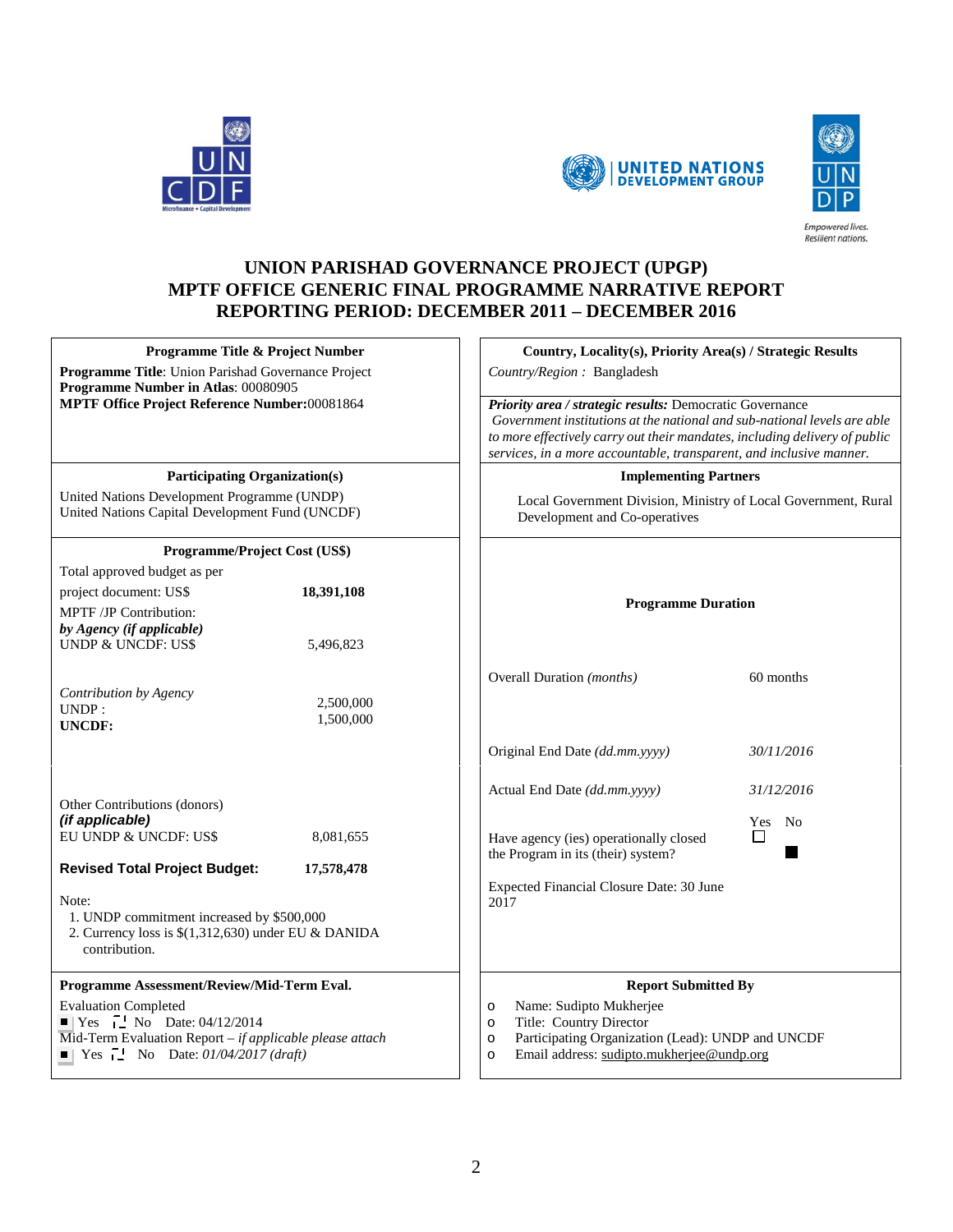## **ABBREVIATIONS AND ACRONYMS**

| CO             | <b>Country Office</b>                                                |
|----------------|----------------------------------------------------------------------|
| <b>CPD</b>     | <b>Country Programme Document</b>                                    |
| <b>DANIDA</b>  | Danish International Development Agency                              |
| <b>DDLG</b>    | Deputy Director, Local Government                                    |
| EU             | European Union                                                       |
| JP             | Joint Programme                                                      |
| <b>LGD</b>     | <b>Local Government Division</b>                                     |
| <b>LGI</b>     | <b>Local Governance Institution</b>                                  |
| <b>LGSP II</b> | Local Governance Support Programme II                                |
| LGSP - LIC     | Local Governance Support Project - Learning and Innovation Component |
| <b>MDGs</b>    | Millennium Development Goals                                         |
| MoLGRDC        | Ministry of Local Government, Rural Development & Cooperatives       |
| <b>NPD</b>     | <b>National Project Director</b>                                     |
| <b>PM</b>      | Project Manager                                                      |
| <b>SDGs</b>    | Sustainable Development Goals                                        |
| <b>UNCDF</b>   | United Nations Capital Development Fund                              |
| <b>UNDAF</b>   | United Nations Development Assistance Framework                      |
| <b>UNDP</b>    | <b>United Nations Development Programme</b>                          |
| <b>UP</b>      | <b>Union Parishad</b>                                                |
| <b>UPGP</b>    | Union Parishad Governance Project                                    |
| <b>UZGP</b>    | Upazila Parishad Governance Project                                  |
| <b>WDF</b>     | Women Development Forum                                              |
|                |                                                                      |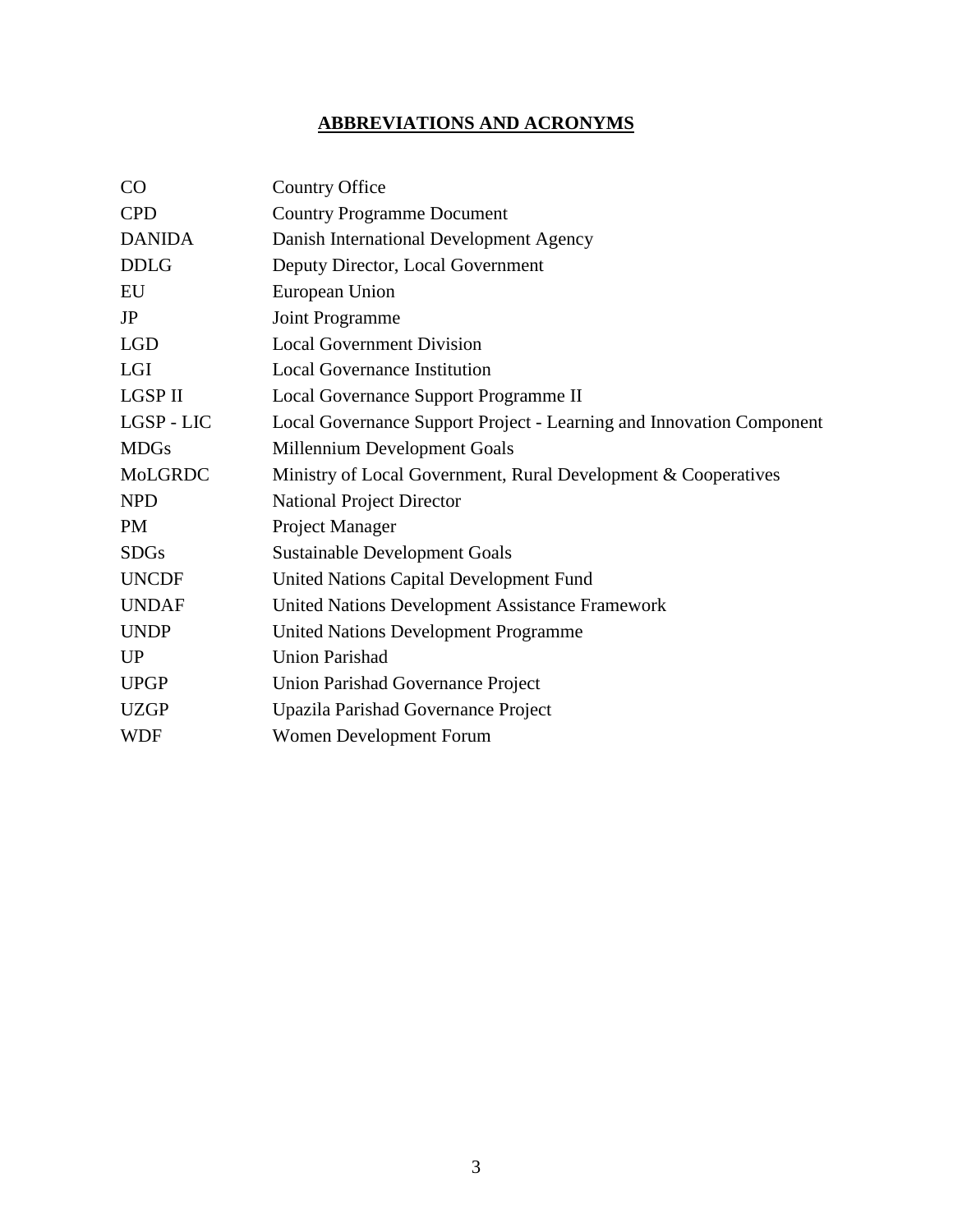#### **EXECUTIVE SUMMARY**

This Final Programme Narrative Report under the Joint Programme (JP), "Union Parishad Governance Project (UPGP)", implementing by Local Government Division (LGD) in Bangladesh covers the period from December 20[1](#page-3-0)1<sup>t</sup> to December 2016.

Despite delays in implementing the project due to to UP elections in 2016; political disturbances in 2013 and 2014; and more than 6 months delay in commencement of the project; MIS data indicates that JP has achieved most of the targeted results in line with the expected JP outcome of "strengthened capacities of local governments and other stakeholders to foster participatory local development service delivery for the MDGs".

Citizen participation has become the core component of UP planning and budgeting, including engaging women, marginalized and vulnerable people, and minority groups. Overall, the local government institutions have improved their services to the local community people. About 53% of citizens are satisfied with the overall performance of the Union Parishad, compared to 44% in the baseline (IPRS-2015).

The Ward Shava (WS) has been institutionalized in accordance with the UP Act 2009, and has emerged as a strong community platform for participatory planning and for citizens to exercise influence on decision-making at the grass root level. About 54% of UPs conduct WSs twice a year in each of their 9 wards in 2016 compared to 35% in baseline. The study on WS 2016 reported that WSs provided grass-root communities the opportunity to raise their voices and put their demands to the UPs. About 80% of the general population of the targeted UPs reported that they have spoken freely without fear in the most recent WS they attended (Study on Effectiveness of Ward Shava-2015).

The UP-Standing Committees (SC) demonstrate increased and sustained compliance with their mandated roles and responsibilities including citizen and civil society engagement. Study on SC 2016 highlighted that the community practice of seeking help from members of the local power structure and political figures, though still prevalent, is gradually being replaced by inputs from institutional entities like members of SC, especially the women members of UP. This change, to a great extent, is a reflection of a gradual citizens' trust and confidence placed broadly on UP and also could partly be attributed to the growing role of SCs.

Open budget sessions at UP level with community representatives have been integrated as a key part of planning processes, ensuring that budgeting is pro poor and focused on the priorities of all people. Annual open budget meetings were held across 76% of UPs in 2016, whereas it was 98% in 2015 compared to 87% in baseline, which is a strong sign of increasing accountability of UPs to their citizens. The percentage of budget meeting slightly declined in 2016 due to six phases UP election that overlapped the budget preparation and sharing period. All targeted UPs now develop their five-year plan through a participatory process with 58% aligning with the MDGs/SDGs compared to 90% in baseline. Pro-poor service delivery is supported by 69% of UPs now holding up-to-date list of poor households compared to 33% in baseline.

<span id="page-3-0"></span><sup>&</sup>lt;sup>1</sup> The project actually started its operations in June 2012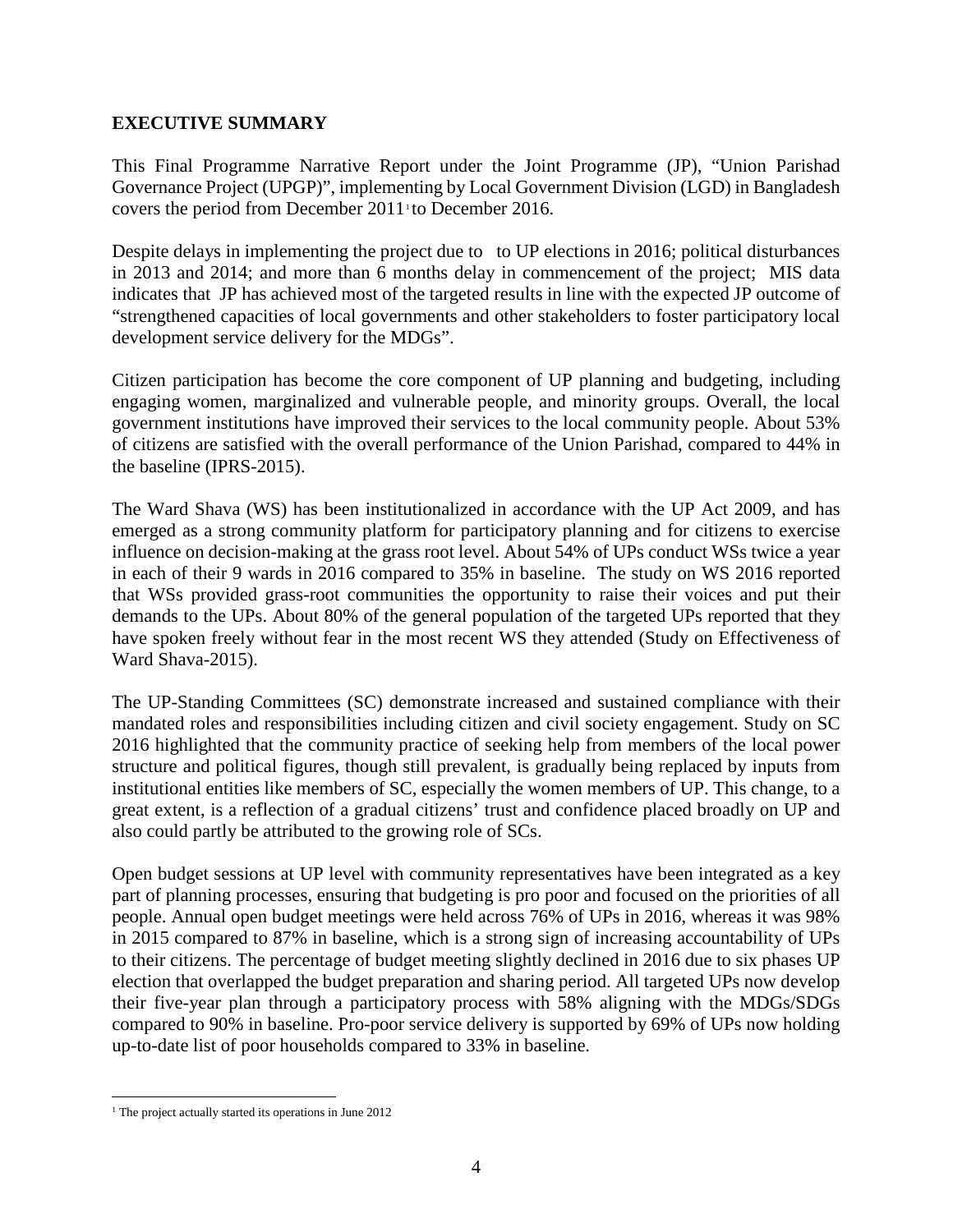Key results on policy front include the approval of 7 Rules of which two Rules are under scrutiny with the Government. This is a pivotal achievement in supporting effective decentralization under the UP Act 2009. A comprehensive National Framework for the local Government Capacity Development has been developed for improvement of capacity with consistency and efficiency across the local government institutions. A systematic oversight of performance of UPs was strengthened through using MIS and Accounting system for their day to day activities.

Over 4,709,681 people including the rural poor (over 44% women) have benefited from the performance based financial investment to 400 UPs and implemented 4,630 local development schemes amounting BDT 52.97 crore between 2012 to 2016-17 FY. Significant improvements in Union Parishads' own-source revenue is evident, with an average revenue increase of 115% between 2012 and 2016 vis-à-vis greater spending on services that are pro-poor and responsive to the needs of citizens. Financial discipline in the Union Parishads has improved significantly with most of the UPs now have updated tax assessment and collection registers.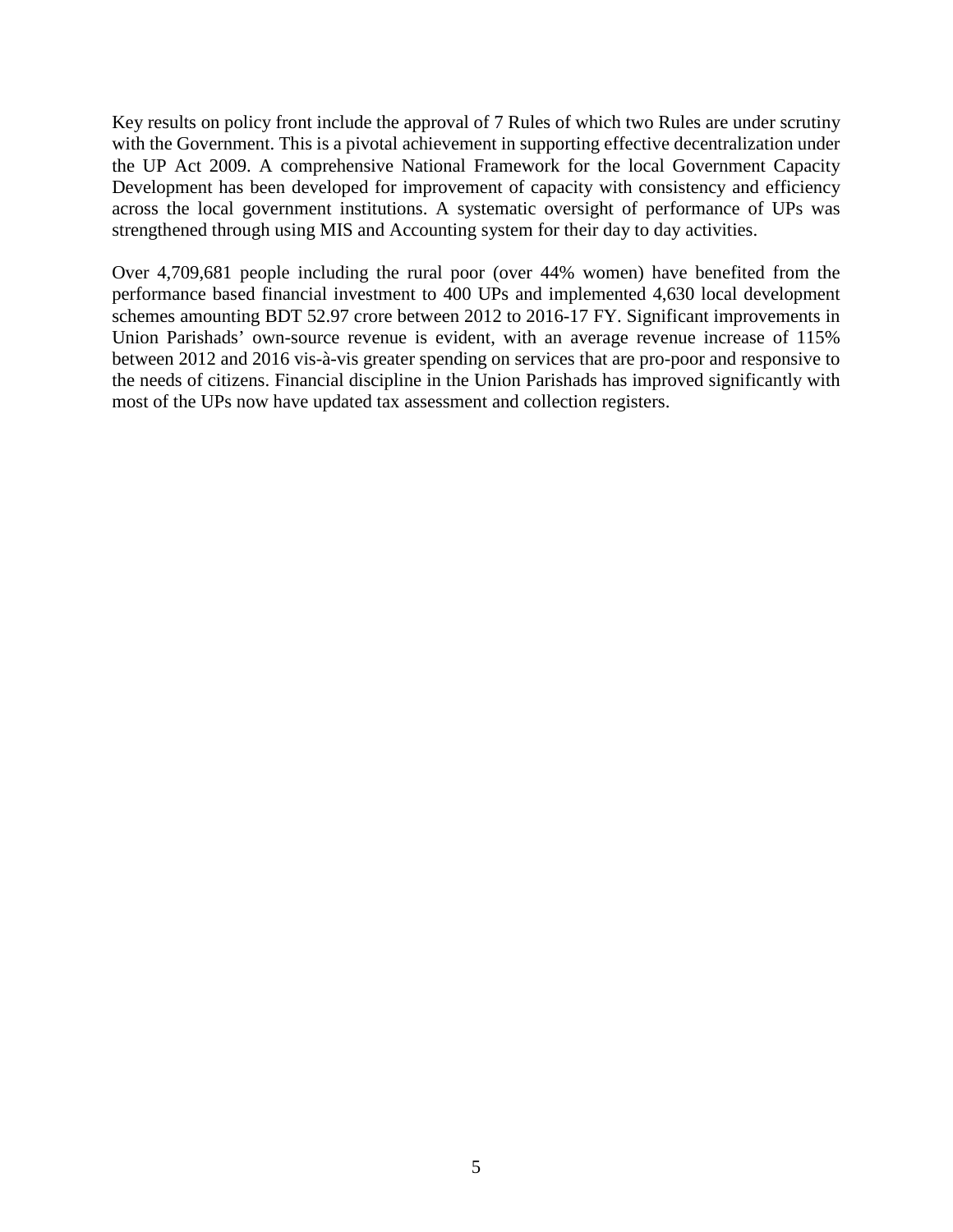### **I. Purpose**

The specific purpose of the Union Parishad Governance Project (UPGP) is to improve the functional and institutional capacity and democratic accountability of Union Parishads through increased citizen involvement by activating various statutory forums at UP level to foster participatory local development and services. These UPGP objectives are aligned effectively with strategic goal of United Nations Development Framework (UNDAF) for Bangladesh and the objectives of the Local Government Division (LGD). The UPGP is basically working to achieve several results, such as improve governance of the Union Parishad; promote peoples' participation in planning and budgeting, implementation, monitoring, supervision and evaluation of development activities; deliver improved and enhanced basic services to the citizen; increase local resource generation to complement government efforts; promote women participation in the affairs of Union Parishad; strengthen capacity of the UPs to perform their functions assigned by the UP Act 2009 effectively, efficiently; and promote accountability and transparency in the management of UP activities.

The three key results envisaged to be achieved by UPGP are:

- Strengthened Democratic Accountability of Union Parishads through Citizen Engagement
- Innovation in Pro-Poor & MDG-Oriented Planning & Financing of Service Delivery by UPs
- Strengthened national capacity for effective policy review, monitoring, lesson learning and capacity development of Local Government Institutions for enhanced Local Governance

#### **II. Assessment of Programme Results**

### **i) Narrative Reporting on Results:**

**Outcomes**: Over the five year period (2012-2016) the project has achieved targeted results in relation to the expected JP outcome of "strengthened capacities of local governments and other stakeholders to foster participatory local development service delivery for the MDGs". The JP's partnership with Upazila Governance Project (UZGP) in 14 Upazilas has resulted improved local planning and establishing 551 Women Development Forums with 16,000 members have been providing a strong force for influencing local governance. The key results on policy front were approval of 7 Rules by the Government and 2 Rules are under scrutiny with the Government are supporting effective decentralization under the UP Act 2009. A comprehensive National Framework for the Local Government capacity development has developed for improvement of capacity with consistency and efficiency across the local government institutions. Also, the project supported to develop a Monitoring, Inspection and Evaluation (MIE) strategy for the MIE Wing of LGD, which would enable LGD to monitor the performance of UPs effectively and efficiently. A systematic oversight of performance of UPs was strengthened through using MIS and Accounting system for their day to day activities.

The UPGP capacity development support though trainings, workshops, study visit/peer learning, backstopping support etc. has resulted significant improvement in compliance with democratic accountability enshrined in the UP Act 2009 with most of UPs complying with three norms of democratic leadership and oversight. MIS data suggest that the percentage of UPs are holding the general monthly meeting rose to 95% (from 89% in baseline). People's participation and engagement in local governance processes at the UP level, reflected in Ward Shavas (WS) reached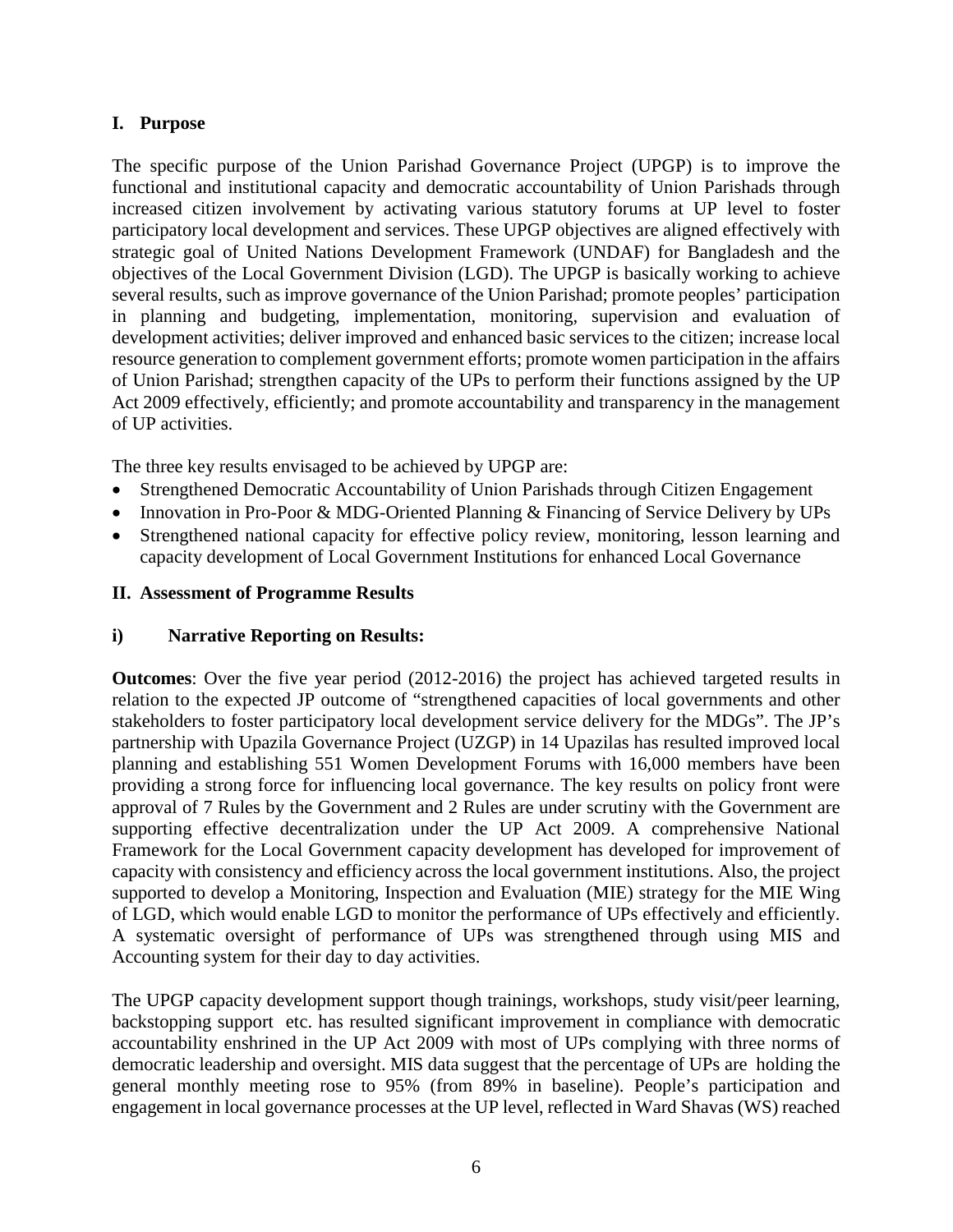higher levels over the project period. About 54% of UPs organized two Ward Shavas in all 9 wards in 2016 which is significantly higher compared to baseline (35%) in 2012. About 76% of the UPs in the project area arranged Open Budget Session during the last fiscal year. According to IPRS-2015 in the UPGP area 98% of UPs have organized Open Budget Meeting compared to 87% in baseline. Open budget sessions overlapped with the UP election (February-July) 2016, where the UPs were busy for their election campaign-leading to a less attention to organizing the open budget session.

The UPGP has made a significant progress in strengthening Standing Committees (SC) of UPs that the engagements of the SCs with the elected members have now become more active specially the 6 key SCs that play a strategic role for pro-poor sectoral planning. 100% of UPs in the project area had 13 SCs fully operational, which is significantly higher compared to baseline (74%) in 2013. Most of the UPs (96%) have at least 3 SCs headed by a female ward member. The MIS data suggests that 69% of UPs in project area had at least six SCs holding bi-monthly meeting regularly which is more than double compared to baseline (28%) in 2013. About 64% of the targeted SCs produced recommendations for UP planning and budgeting in 2016.

All targeted UPs now develop their five-year plan through a participatory process. About 99% of UPs have operational Five Year Development Plan with 58% aligning with the MDGs/SDGs. Propoor service delivery is supported by 69% of UPs now holding up-to-date list of poor households.

Considering 2016 as the beginning year of SDG implementation, the project emphasized that the five-year development plans be updated to become pro-poor and SDG focused. Further, UPGP's effort has resulted professional documentation and publication of the Five Year Development Plan Books and Tax Assessment Books completed in all 564 UPs. This is probably the first ever in the history of the UPs that they are putting together a standard and printed Plan Books, which would enable UPs to systematically use these documents while networking with various agencies and maintain the legacy for future development.

Annual performance of local government institutions has improved and is supported by an Extended Performance Based Grants (EPBG) system. Performance grants associated with the annual performance assessment of UPs have become an important catalyst for the achievement of pro-poor development planning, MDGs/SDGs service delivery, and increased mobilization of own source revenue. Local development projects are implemented through EPBG to directly support progress on MDGs/ SDGs, focusing on areas of rural infrastructure, agriculture, health, water and sanitation, education, skills development etc. Over 4,709,681 people including the rural poor (over 44% women) have benefited from the financial investments, through support to more than 5,000 local development schemes across 400 UPs with the performance based grants of BDT 52.97 crore between 2012 to 2016-17.

Project support for preparation of the Standard Tax Assessment Book in all 564 UPs in the project area including various pragmatic and contextually adapted initiatives have contributed to increase local revenue generation by 115% (BDT 105,870 to 217,922) compared to 76% (BDT 101,348 to 185,879) in control area over the project period (Trends in Union Parishad Revenue Collection:2016). Around 90% of the UPs allocated 30% of the budget for women development schemes.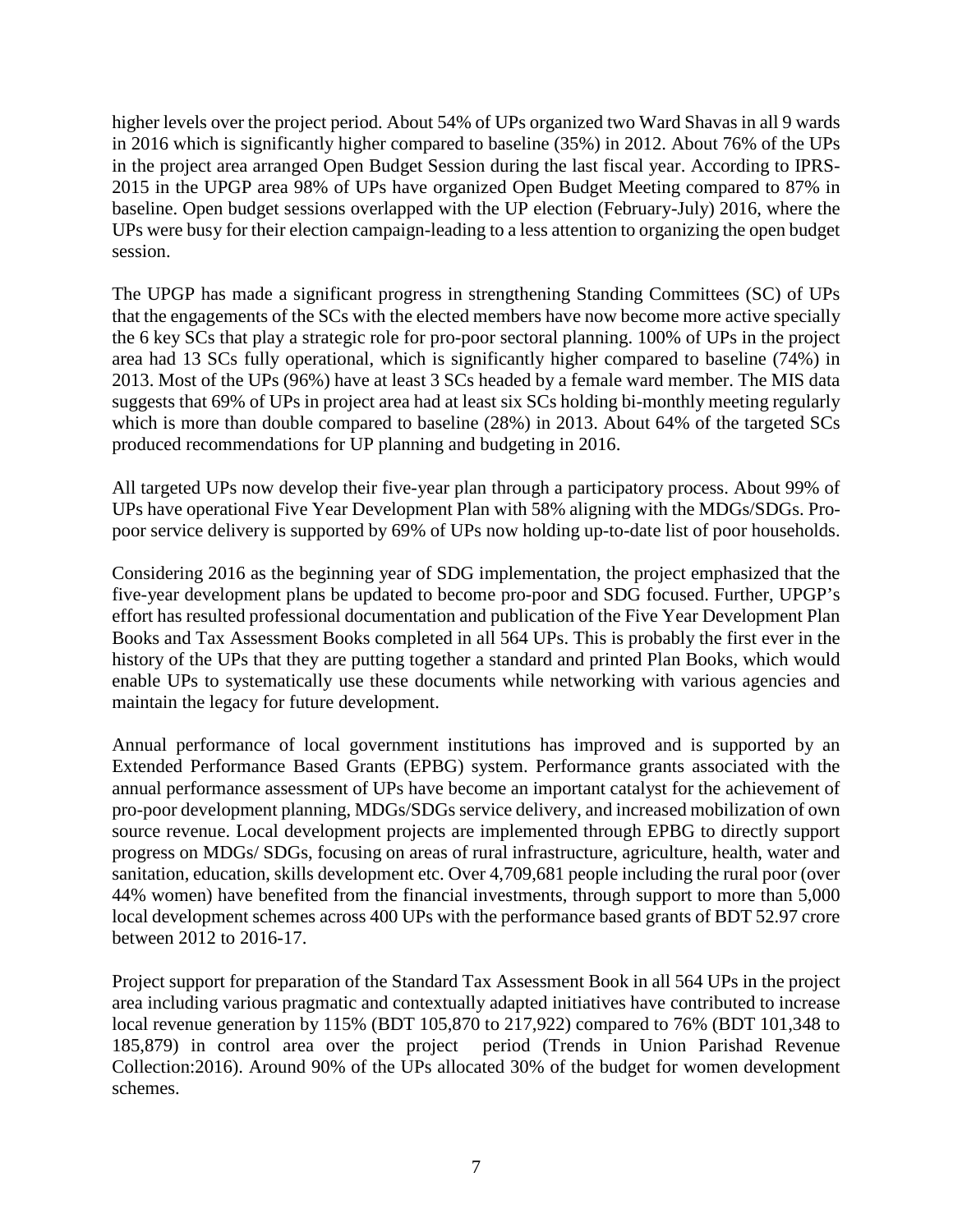#### **Output 1: Strengthened Democratic Accountability and transparency of the Union Parishads through Citizen Engagement**

The project has responded by focusing on individual capacity building of elected public representatives, government officials and other key stakeholders for more effective functioning of local government institutions in compliance with the UP Act 2009 and other Rules and Regulations. Different types of training programs have built essential knowledge, skills and improved abilities sets in planning, budgeting, financial management, public procurement Rules, SDGs, monitoring and evaluation, leadership etc. General and specialized training has been provided to 106,689 elected public representatives and government officials including 23% women, enhancing understanding of the UP functionaries in legal, administrative and institutional functions and their corresponding roles. Very specially, 7,197 newly elected UP functionaries were familiarized with the UP Act 2009 soon after oath taking and prepared to take up their responsibilities through a training on rules and regulations and functions of UP in 2016. Besides formal trainings/orientations, the project provided backstopping support to all 564 UPs in the form of reflective learning though coaching and mentoring by in-person visit to UPs, discussion and information sharing using skype and over phone and periodic meetings, which enabled UPs to reflect systematically and align their approaches and practices in line with the rules, regulations and procedures. These efforts have significantly enhanced UPs institutional abilities to perform their functions efficiently, particularly in the context of the election and transition to newly elected leadership.

The Ward Shava (meeting) has been institutionalized in accordance with the UP Act 2009, and has emerged as a strong community platform for participatory planning and for citizens to exercise influence on decision-making at the Union Parishad level. All the 564 UPs were technically and financially supported which contributed to activate 5,076 Ward Shavas. About 80% of Union Parishads conduct Ward Shavas twice a year in each of their 9 wards. About 464,012 community people (male-318,285; Female-144,727) participated in ward shavas during 2016 and contributed to their local development plan.

The results in relation to the second key platform for citizen engagement at the UPs are the Standing Committee (SC) is also encouraging. The UPGP has made a significant progress in strengthening SCs of UPs specially the 6 key SCs that play a strategic role for pro-poor sectoral planning. 100% of UPs in the project area had 13 SCs fully operational, which is significantly higher compared to baseline (74%) in 2013. Most of the UPs (96%) have at least 3 SCs headed by a female ward member. In this connection, all 564 UPs were supported by the project, which facilitated the formation of 7,337 SCs after the 2016 election, and followed by delivery of capacity building training to 24,023 members of key 6 SCs on pro-poor planning.

The project made a major effort to strengthen peer to peer learning as part of the capacity development effort. In addition to visits to UPs which had successfully introduced significant improvements and innovations, the project invested in quarterly peer interaction platforms. The project organised quarterly coordination and peer learning meeting on regular basis chaired by the concerned Deputy commissioner at district level with the participation of all UP Chairmen, Secretaries, UNOs, concerned NGOs and line department Government officials. The meeting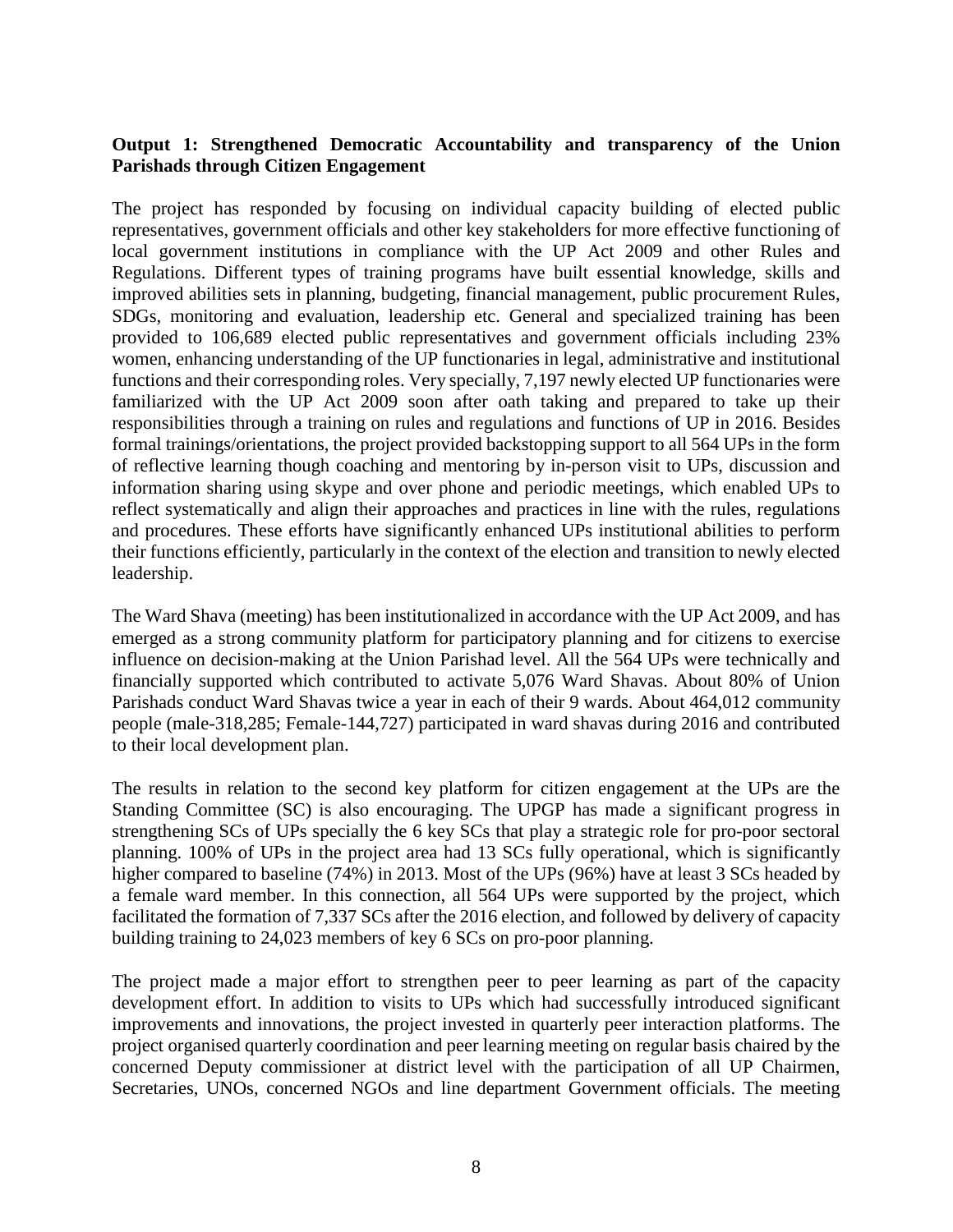helped to gear up the various activities to facilitate development of UPs and created opportunity for peer learning.

The Women Development Forum (WDF) has been established by UPGP, along with UZGP, an empowerment tool for women specially elected women representatives and a democratic platform to ensure a gendered approach to local democracy. 551 WDFs have been established between 2012 and 2016 (487 at the Upazila level and 64 at the District level). 100% of Union Parishads have at least one elected female representative participating in the WDF at the Upazila level. 16,000 women are now members of a Forum, providing a strong force for influencing local governance. It connects and integrates elected female members with local government institutions, and has developed as a key structure in strengthening the accountability and inclusiveness of local governance.

#### **Output 2: Strengthened innovations in Pro-Poor and MDG-Oriented Planning, Financing and Implementation of Service Delivery by Union Parishads**

Remarkable progress has been demonstrated by Union Parishads under this result area. All targeted UPs now develop their five-year plan through a participatory process while 99% of the UPs in the project area having operational five years development plans, of which all are updated to become pro-poor and elaborated to align with MDGs/SDGs and national five year development plan. Further, UPGP's special effort has resulted professional documentation and publication of the Five Year Development Plan Books in all 564 UPs. This is probably the first ever effort in the history of the UPs that they have put together a standard and printed Plan Books, which would enable UPs to systematically use these documents while networking with various agencies and maintain the legacy for future development.

Open budget sessions with community representatives have been integrated as a key part of planning processes, ensuring that budgeting is pro poor and focused on the priorities of all people. Most of the UPs organise annual open budget meetings while 76% of the UPs organised this meeting in 2016. Open planning and budgeting ensures local government institutions are increasingly accountable to their citizens. Other important instrument for transparency promoted by the project, around 92 % of UPs disclosed the Annual Income and Expenditure report to public on the UP notice board compared to 62% in the baseline. Training on financial Rules and regulations, budgeting, asset management, tax determination, annul accounts and auditing, revenue collection, procurement, documentation and reporting contributed to better financial management.

The performance based grants of value of about BDT 52.97 crore were delivered to the best performing 400 UPs, and utilized for more than 5,000 local development schemes between 2012 to 2016-17 of which more than 58% were oriented towards MDGs/SDGs focusing on the areas of infrastructure, health, education, water and sanitation, skill development etc. Over 4,709,681 people including the rural poor (over 44% women) have indirectly benefited from these schemes and about 80,000 people have directly benefited through employment generation (over 38% women). Around 90% of the UPs allocated 30% of the budget for women development oriented schemes.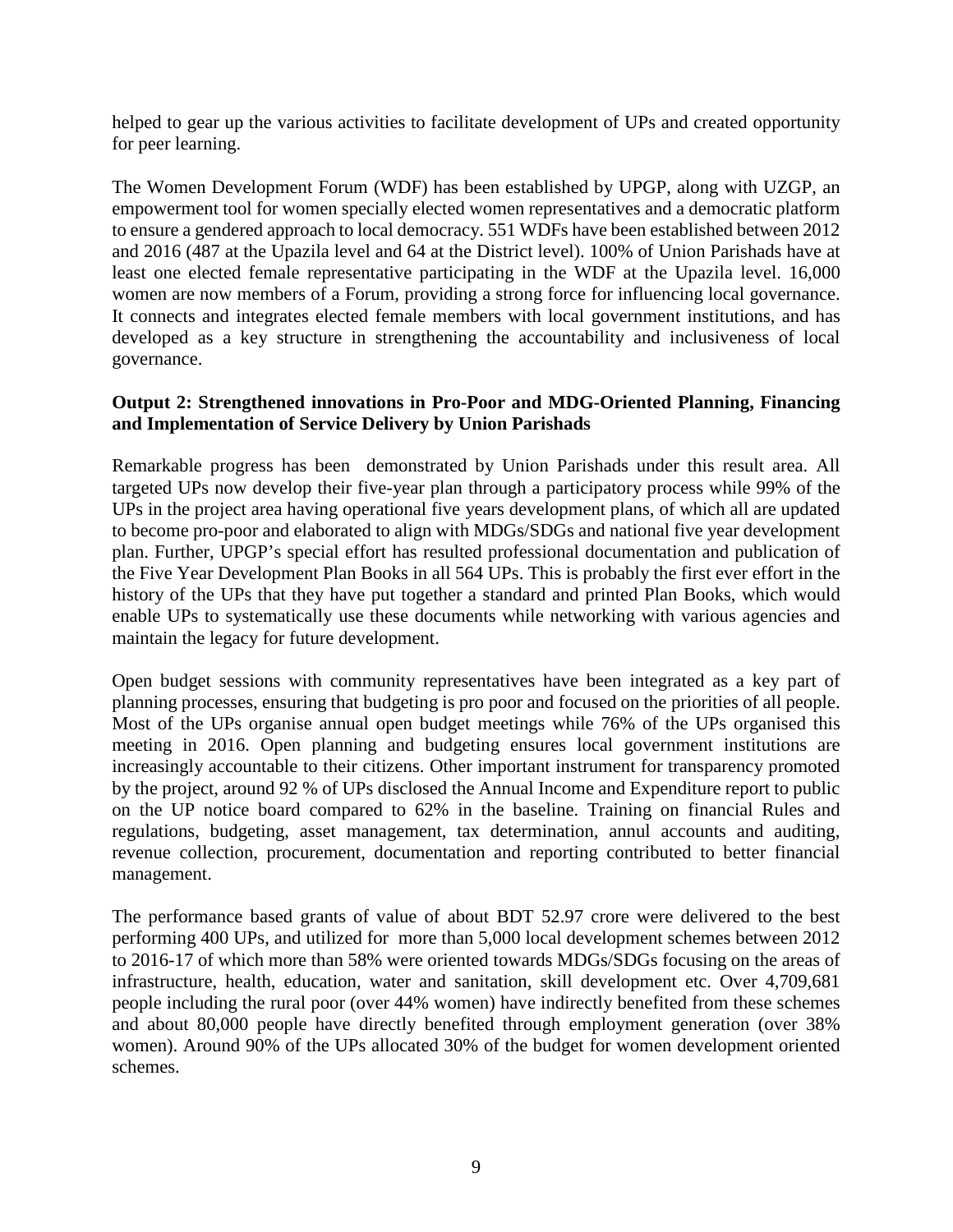Significant improvements in Union Parishads' own-source revenue collection is evident, with an average revenue increase of 115% (BDT 105,870 to 217,922) compared to 75.57% (BDT 101,348 to 185,879) in control area between 2012 and 2016 vis-à-vis greater spending on services that are pro-poor and responsive to the needs of citizens. Financial discipline in the Union Parishads has improved significantly; 98% of UPs now have updated tax assessment and tax collection registers (58% in control areas, 19% in 2012), and 81% now maintain a tax default register. The UPGP support for preparing the Standard Tax Assessment Book in all 564 UPs in the project area, has contributed to the various pragmatic and contextually adapted initiatives to boost-up revenue generation.

#### **Output 3: Strengthened technical capacity of Local Government Division for effective policy review, monitoring, lesson learning and capacity development of LGIs for enhanced Local Governance**

Both UPGP and UZGP have formed a Policy Advisory Group (PAG) through the Local Government Division headed by Secretary, LGD and membership from academia, civil society, experts from different development organizations, training institutions and LGIs. Reconstruction of the PAG is seeing enhanced focus on policy development oriented towards improving the effectiveness and efficiency of the local government. The PAG has played a key role in reviewing the outputs of the project and suggesting for further improvements and necessary interventions. As a result, the project has achieved tremendous success on policy front with approval of 7 Rules by the Government-UP Tax Rules; UP Budget preparation and approval Rules; UP Power & Functions of Chairmen and Members Rules; UP Power & Special Functions of Reserved Female Members Rules; UP Inspection Procedures and Inspectors' Powers Rules; UP Official and Employee Recruitment and Service Condition Rules; and UP Regulations which would improve the performance of union Parishad. Another, 2 instruments (Village Court Rules, 2014; Birth & Death Registration Rules, 2015) were finalized, which are under scrutiny with the government.

In addition, the project assisted to formulate the National Capacity Development Framework (NCDF) for LGIs. Successful implementation of the strategies will increase capacity and performance across the local government institutions and contribute to achieve Government's 7th five year plan and SDGs. Also, the project supported to develop a Monitoring, Inspection and Evaluation (MIE) strategy for the MIE Wing of LGD, which would increase capacity of LGD to monitor the performance of UPs effectively and efficiently.

Systematic oversight of performance of UPs was further strengthened through development of web-based MIS and Accounting system for all the targeted 564 UPs. Operationally, most UPs are now using MIS system for their day to day activities like tax assessment and collection, updating regular cash flow, household information and quarterly reporting.

#### **Qualitative Assessment**

Notwithstanding the project implementation was adjusted due to election in 2016; civil and political disturbances in 2013 and 2014; and delay in commencement, it is clearly evident from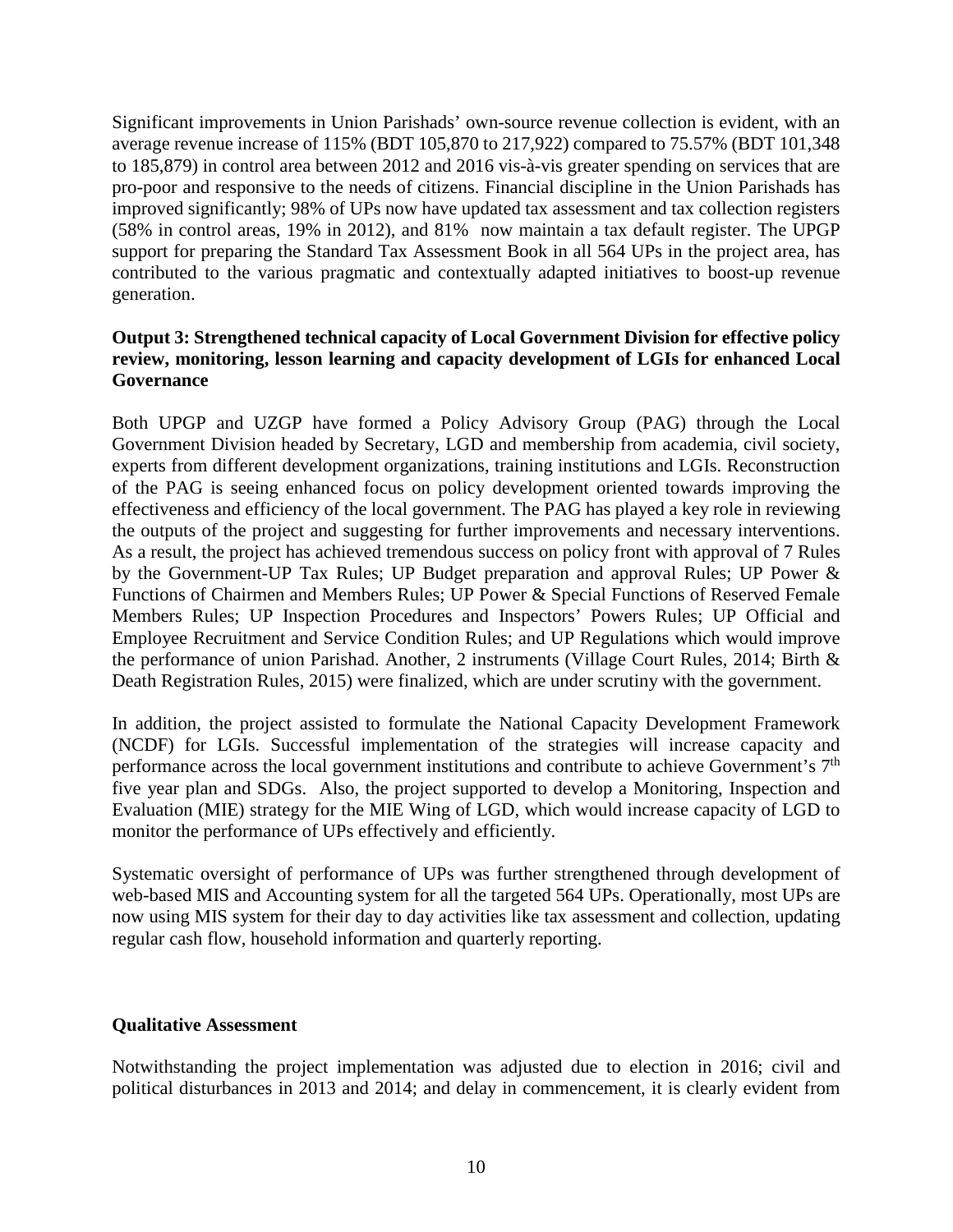the results indicated by various studies and MIS data, that the project has achieved significant results. The cooperation of the UP functionaries and strong support of the LGD helped accelerate targeted achievements.

Significant progress has been achieved in relation to the developing Functional and Institutional capacity for overall compliance with administrative requirements of UP Act 2009 by UPs in terms regular conduct of UP Monthly Meetings, establishing all 13 Standing Committees, conducting 2 Ward Shavas per year in 9 wards, putting Five year plans to use, carrying out Open budget meeting annually, and having a Citizen Charter. The elected members have taken bigger role and working closely with the UP Chairperson and Secretaries compared to the past. Civic engagement activated through rural grass root citizen's direct participation in the local planning process by Ward Shava and they also are involved in the innovations.

The study on Ward Shavas (2016) reported that "UPGP support to Ward Shavas provided grassroot communities the opportunity to raise their voice and put their demands to the UPs. About 80% of the general population of the UPs in the UPGP area reported that they have spoken freely without fear in the most recent WS they attended. The impacts of WSs were varied and wide ranging. The major results reported were systematic recording of people's developmental demand and wishes at the grass root levels; improvements in the system of service delivery; ensuring transparency and accountability of the public representatives i.e., improving governance; increasing awareness of the general public regarding their role in UP system; preparing priority list of the development programs; transmission of developmental program's list to the UP before holding its open annual meeting; and, improvement of skill and capacity of the UP".

The findings of the study on SC highlighted that engagements of the Standing Committees with the elected members have now become more active. Community practice of seeking help from members of the local power structure and political figures, though still prevalent, is gradually being replaced by inputs from institutional entities like members of SC, especially the women members of UP. This change, to a great extent, is a reflection of a gradual citizens' trust and confidence placed broadly on UP and also could partly be attributed to the growing role of SCs. This finding reveals a big step forward in promoting pro-poor planning, transparency and accountability at the local level.

Study on Civic Engagement reported that improvement in the performance of project UPs in two important areas of governance – transparency and accountability and democratic governance are noticeable. In all UPs in the project areas, UDCs are operating with vigor, while public involvement in project supervision has increased. Women Members were found to be extremely active in the Project UPs; in fact, they appeared to be full-timers, spending almost the whole day in the UP premises. Women in non-project UPs were also seen to be active, although not to the extent their counterparts in project areas. Training on sewing and the supply of sewing machines have helped many women not only to become self-reliant; many of them now work as UPGP ambassadors, conveying the message of UPGP to women and other groups and trying to motivate others to follow suit.

There is greater focus on poor households in scheme identification, which is an important indicator that local governance is becoming pro-poor. Further, most the UPs are allocating around one third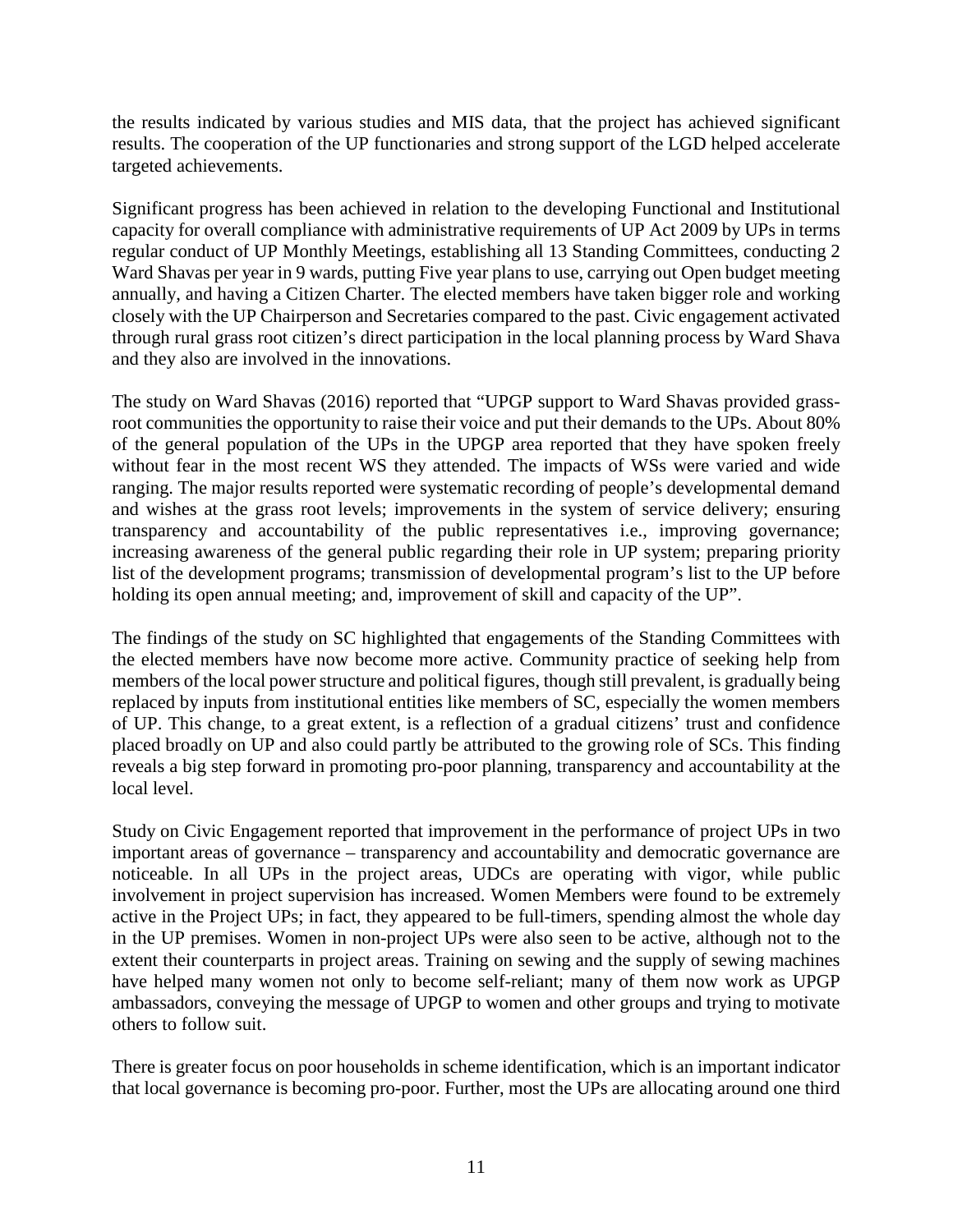of their budget for women development and mostly implemented by elected women representatives is another signal of promoting gender equality.Block grant financing has supported schemes in education, health, agriculture, fishery management, and helping people to access economic opportunities – in addition to small-scale infrastructure projects traditionally supported by local government. The schemes benefited approximately 4,709,681 people including the rural poor and specially women (44%) and around 80,000 people were directly benefited through employment generation, which validate the findings of the Civic Engagement that "UPGP schemes also created employment opportunities for women and men; women, like men, were also beneficiaries of such schemes. Some differences in the expenditure pattern were also found. Initially some UPs spent UPGP funds for construction. But they changed their behaviour subsequently, focusing now on social/MDG sectors".

The WDF is an empowerment tool for women and a democratic platform to ensure a gendered approach to local democracy - has come to play an active role in the everyday social and economic well-being of women and girls, intervening in issues of violence against women and forced early marriage. WDF members have had a direct role in stopping 892 early marriages and 440 dowry transfer; they have also addressed 293 cases of sexual violence and 568 cases of other genderbased violence, in cooperation with local administration. Importantly, the WDF has led awareness raising in the community against sexual, domestic and gender-based violence, through trainings and campaigns.

Various pragmatic and contextually adapted initiatives has resulted improvement of local revenue mobilization by the UPs more than doubled in the working area of JP over the project period. People pay revenue often when they trust their local government and this is probably the strongest sign that local governance has improved and they have gained further public trust.

Significant results have been achieved on policy front with approval of seven Rules by the Government. In addition, two instruments are under scrutiny with the government. Successful implementation of these Rules would help improve local governance and will bring transparency and accountability in UP functions and service delivery. A comprehensive national framework for Local Government Capacity Development has increased the discipline, consistency and efficiency across the local government institutions. Monitoring, Inspection and Evaluation (MIE) strategy for the MIE Wing of LGD would help to improve performance of the LGD and to achieve Government's 7th five-year plan and SDGs.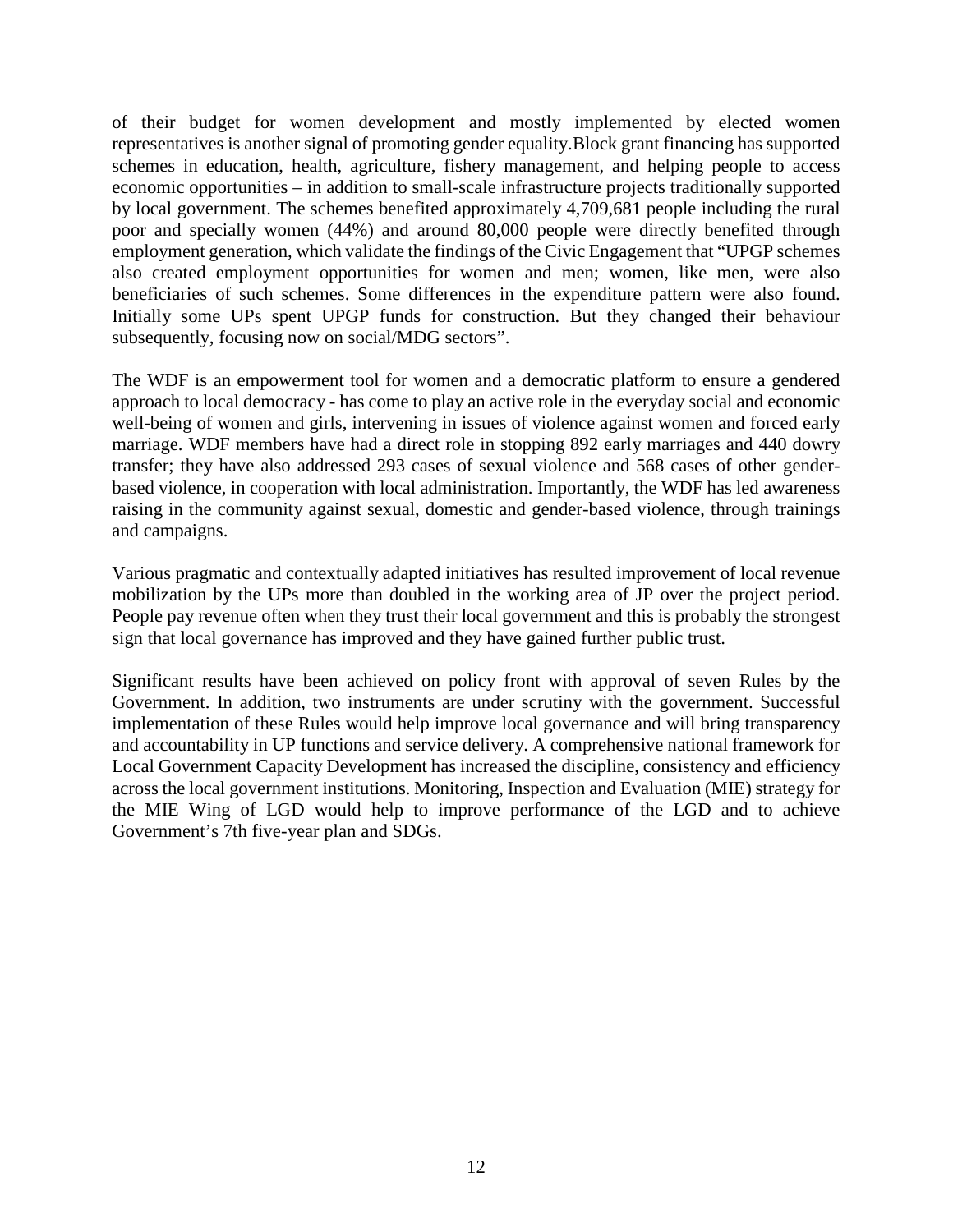# **ii) Indicator Based Performance Assessment:**

|                                                                                                                                                                                                                     | <b>Achieved Indicator</b><br><b>Targets</b> | <b>Reasons for Variance</b><br>with                                                                                                                                                                                                                                                                                                   | <b>Means</b> of                                                 |
|---------------------------------------------------------------------------------------------------------------------------------------------------------------------------------------------------------------------|---------------------------------------------|---------------------------------------------------------------------------------------------------------------------------------------------------------------------------------------------------------------------------------------------------------------------------------------------------------------------------------------|-----------------------------------------------------------------|
|                                                                                                                                                                                                                     |                                             | <b>Planned Target (if any)</b>                                                                                                                                                                                                                                                                                                        | <b>Verification</b>                                             |
| <b>Outcome 1:</b> Strengthened capacities of local governments and other<br>stakeholders to foster participatory local development service delivery for the<br><b>MDGs</b>                                          |                                             |                                                                                                                                                                                                                                                                                                                                       |                                                                 |
| <b>Indicator 1:</b> Secondary legislation instruments (Rules & Regulations)<br>required by UP Act 09 are operational<br><b>Baseline (2012):0</b><br>Planned End of Project Target: 12 (revised 9)                   | $\boldsymbol{9}$                            | The project initially drove Rules published by LGD<br>on developing twelve<br>Rules while during the<br>formulation process two<br>have been dropped, and<br>two have been combined.<br>The UPGP support has<br>resulted 7 Rules have<br>been approved by the<br>Government and 2 Rules<br>are under scrutiny with<br>the Government. |                                                                 |
| Indicator 2: Overall compliance with administrative requirements of<br>UP Act 09 by project-supported UPs<br><b>Baseline (2012):</b><br>33% (UP Meetings & Ward Shavas)<br><b>Planned End of Project Target:80%</b> | 54%                                         | The six phases UP<br>election (February-July)<br>in 2016, where the UPs<br>were busy for their<br>election campaign-leading<br>to a lack of attention to<br>organising Ward Shava<br>has resulted target yet to<br>be achieved.                                                                                                       | <b>UPGP MIS</b>                                                 |
| <b>Indicator 3:</b> % of women/men (which also include Dalits and Indigenous<br>People) who have attended at least one participatory<br>planning meeting (Ward Shava)                                               |                                             |                                                                                                                                                                                                                                                                                                                                       |                                                                 |
| <b>Baseline (2012):</b><br>8%<br>Planned End of Project Target: 50% over baseline                                                                                                                                   | 36%                                         |                                                                                                                                                                                                                                                                                                                                       | <b>Interim Project Result</b><br><b>Assessment Survey, 2015</b> |
| Indicator 4: % citizens who have responded that they are very satisfied with<br>service delivery by their UP                                                                                                        |                                             |                                                                                                                                                                                                                                                                                                                                       | <b>Interim Project Result</b><br>Assessment Survey, 2015        |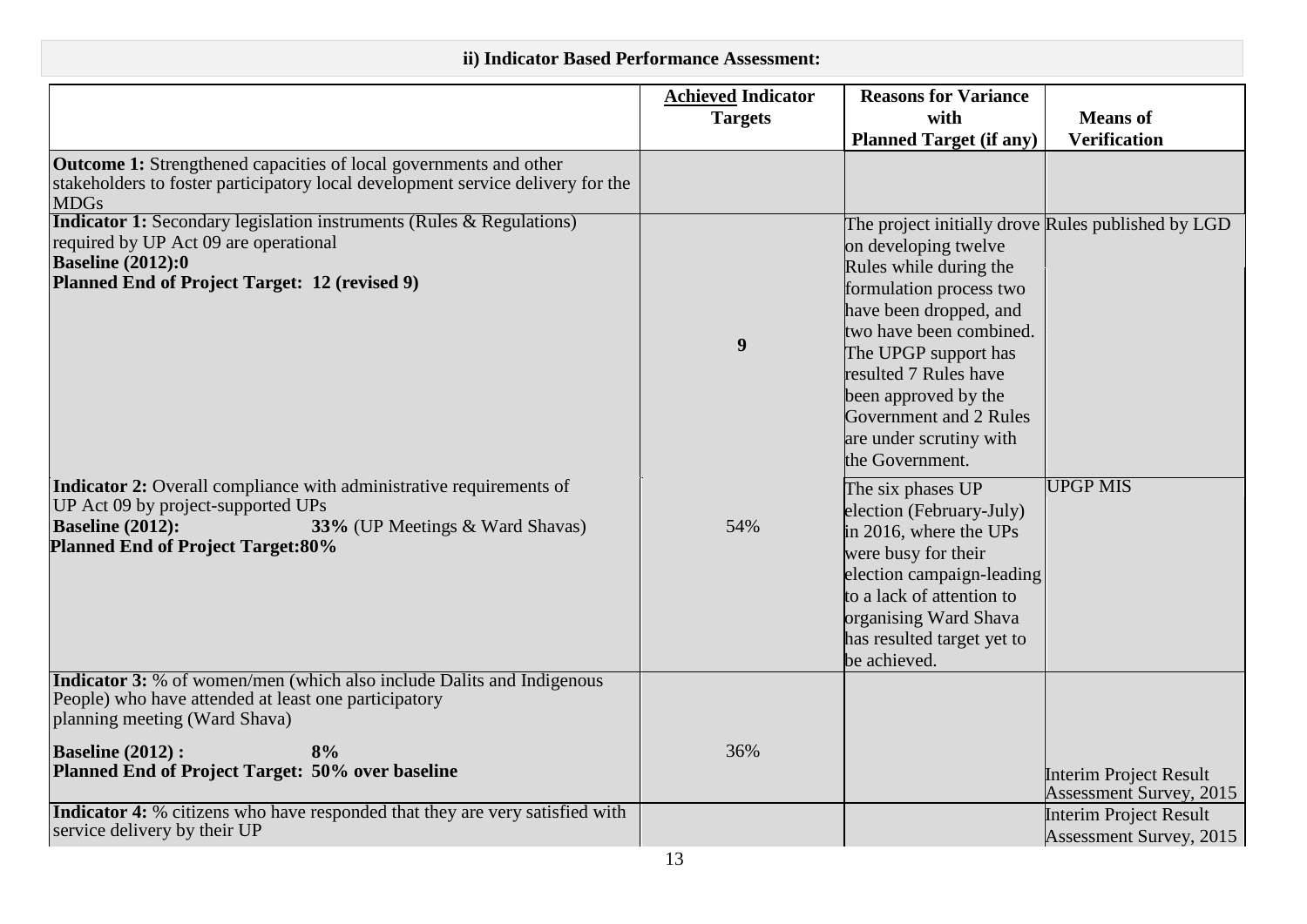| <b>Baseline (2012):</b><br>6%                                                   |      |                        |
|---------------------------------------------------------------------------------|------|------------------------|
| <b>Planned End of Project Target: 33%</b>                                       | 53%  |                        |
| <b>Output 1:</b> Strengthened Democratic Accountability and transparency of     |      |                        |
| the Union Parishads through Citizen Engagement                                  |      |                        |
| Indicator 1.1: % of Ward Shavas that transact business according to UP          |      |                        |
| Act 09 (2 Ward Shavas in all 9 wards)                                           |      |                        |
| <b>Baseline (2012):</b><br>33%                                                  |      | <b>UPGP MIS</b>        |
| <b>Planned End of Project Target: 50%</b>                                       |      |                        |
|                                                                                 | 54%  |                        |
| <b>Indicator 1.2:</b> % of target UPs with at least 6 key standing committee    |      |                        |
| producing at least 2 monitoring reports per year                                |      |                        |
| <b>Baseline (2012):</b><br>28%                                                  | 58%  |                        |
| <b>Planned End of Project Target:</b><br>50%                                    |      |                        |
|                                                                                 |      | <b>UPGP MIS</b>        |
| <b>Indicator 1.3:</b> % targeted UPs which have at least 1 woman representative |      |                        |
| participating in officially registered Women Development Forum at the           |      |                        |
| Upazila Level                                                                   |      |                        |
| <b>Baseline (2012):</b><br>61%                                                  |      | <b>UPGP MIS</b>        |
| <b>Planned End of Project Target: 100%</b>                                      | 100% |                        |
|                                                                                 |      |                        |
| Output 2: Strengthened innovations in Pro-Poor and MDG-Oriented                 |      |                        |
| Planning, Financing and Implementation of Service Delivery by                   |      |                        |
| <b>Union Parishads</b>                                                          |      |                        |
| <b>Indicator</b> 2.1: $%$ of<br>targeted UPs have completed comprehensive       |      | <b>UPGP MIS</b>        |
| development plans responding to local MDG assessments that will have            |      |                        |
| also identified needs of the locally relevant most vulnerable groups            |      |                        |
| <b>Baseline (2012):</b><br>71%                                                  |      |                        |
| <b>Planned End of Project Target: 90%</b>                                       | 93%  |                        |
|                                                                                 |      |                        |
| <b>Indicator 2.2:</b> Targeted UPs allocate % of block grant funds to projects  |      |                        |
| explicitly identified as pro-poor (including those responding to vulnerable     |      |                        |
| groups' needs) or MDG-responsive in plans                                       |      |                        |
| <b>Baseline (2012:</b><br>$\bf{0}$                                              |      |                        |
| <b>Planned End of Project Target: 70%</b>                                       | 85%  |                        |
|                                                                                 |      | <b>UPGP MIS</b>        |
| <b>Indicator 2.3:</b> % of target UPs comply with 90% of accounting and record  |      |                        |
| Keeping requirements.                                                           |      | <b>UPGP Monitoring</b> |
| <b>Baseline (2012):</b><br>99% (Cash book)                                      |      | Check list             |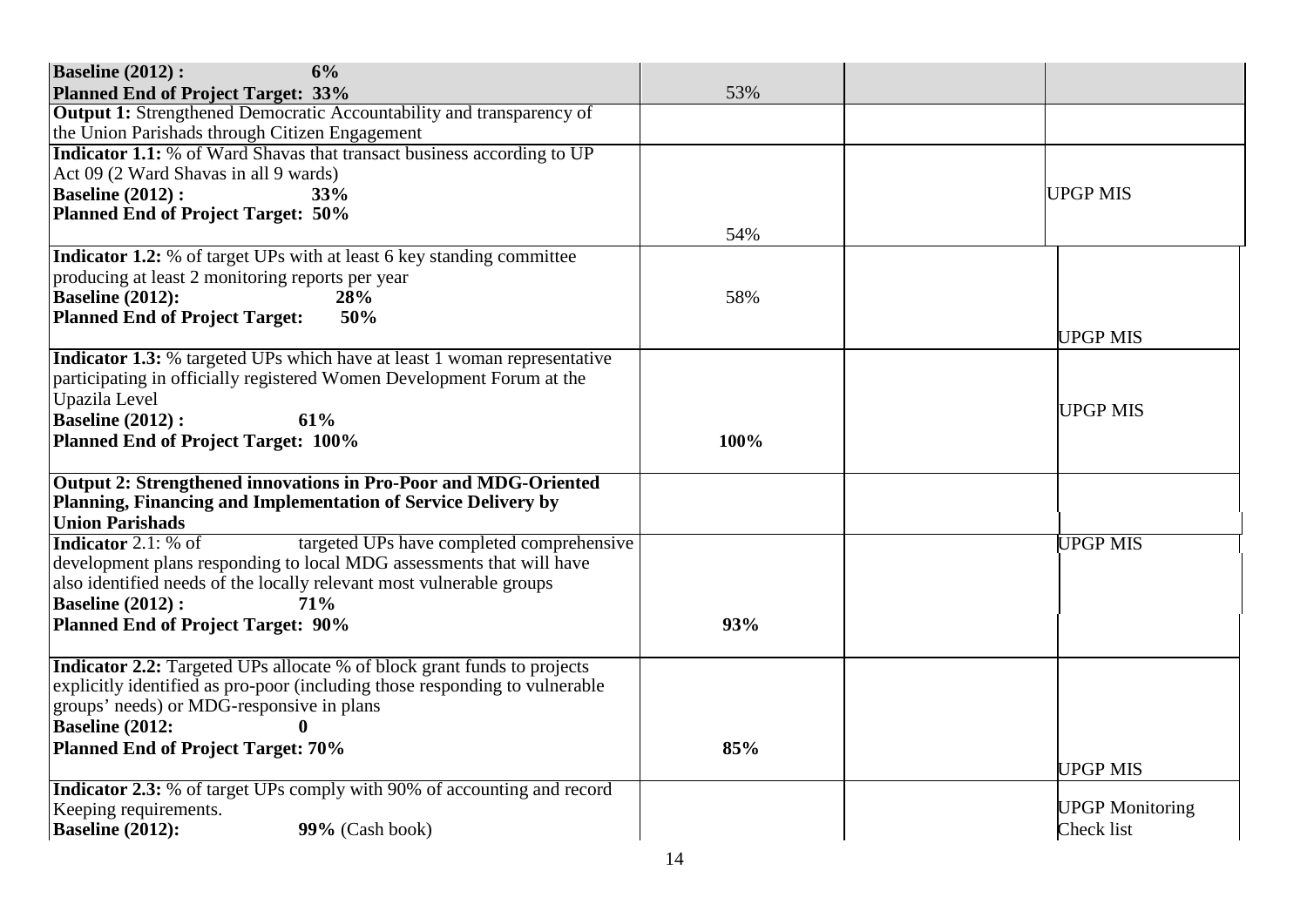| Planned End of Project Target: 100%                                                                                                                                                                                                                        | 100%                            |                                                                            |
|------------------------------------------------------------------------------------------------------------------------------------------------------------------------------------------------------------------------------------------------------------|---------------------------------|----------------------------------------------------------------------------|
| <b>Indicator 2.4:</b> % of increase, on average, of revenue collection in target UPs<br><b>Baseline (2012):</b><br><b>NA</b><br><b>Planned End of Project Target:</b><br>90%                                                                               | 115%                            | Survey on Trends in<br><b>Union Parishad</b><br>Revenue collection<br>2016 |
| Output 3: Strengthened technical capacity of Local Government<br><b>Division</b>                                                                                                                                                                           |                                 |                                                                            |
| <b>Indicator</b> 3.1: Number of drafted legislative or regulatory instruments<br>influenced by outcome of piloting activities<br><b>Baseline (2012):</b><br><b>Planned End of Project Target:</b><br>9                                                     | 9                               | Rules published by<br><b>LGD</b>                                           |
| <b>Indicator 3.2:</b> Existence of a National Framework for Local Government<br>Capacity Development by the end of the project<br><b>Baseline (2012):</b><br><b>None</b><br><b>Planned End of Project Target:</b><br>1                                     | 1                               | Adapted by the<br>Government                                               |
| <b>Indicator 3.3:</b> Implementation of functioning M&E and MIS system in the<br>Monitoring, Investigation and Evaluation Wing of LGD<br><b>Baseline (2012):</b><br>1 functioning MIS covering 564 UPs 564 UPs is<br><b>Planned End of Project Target:</b> | Web based MIS for<br>functional | <b>UPGP MIS</b>                                                            |
| <b>Indicator</b> 3.4: Number of DLGs who have a sustainable system for<br>monitoring and backstopping local governments by the end of the project<br><b>Baseline (2012):</b><br><b>None</b><br><b>Planned End of Project Target:</b><br>7                  | 7                               |                                                                            |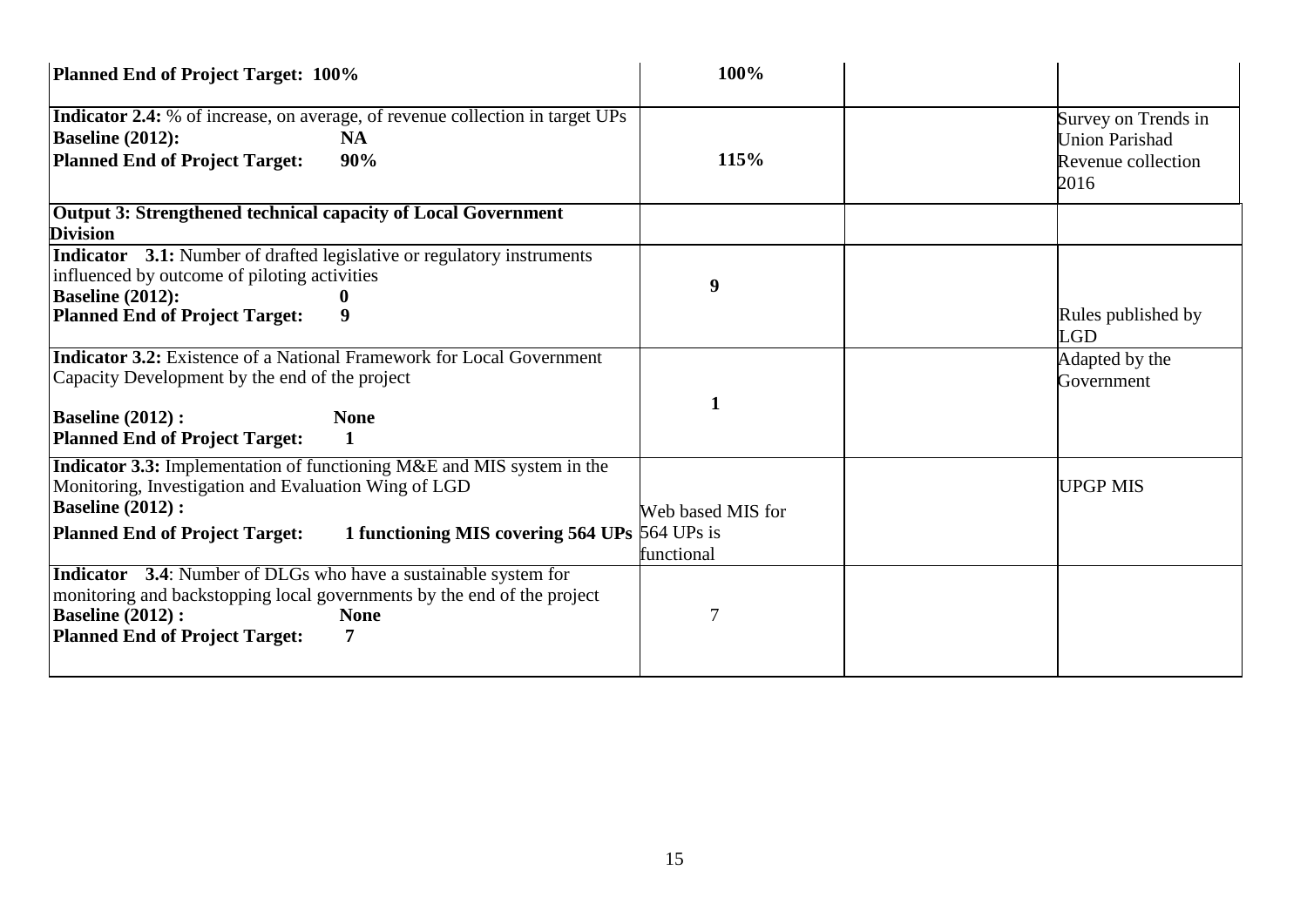#### **iii) Evaluation, Best Practices and lessons Learned**

#### **Assessment/Evaluations/Studies**

The project carried out Baseline Study in early 2012 and established pre-intervention data base (value) against key indicators to measure changes over time due to project interventions. A Mid-term Evaluation was carried out in 2014; a number of key lessons and recommendations were addressed as appropriate. Another Interim Assessment was conducted in 2015, which evident a significant improvement in many areas over the baseline value. The Final Evaluation of the project carried out in late 2016. However, report yet to be published and findings are expected to be disseminated in the early 2017.

#### **Challenges**

During the implementation period the project encountered the following challenges:

- The project momentum dropped due to delays in implementation in number of instances over the project period such as the UP elections were held in the country for the first time along party lines in six phases starting in February and ended in June 2016; political disturbances in 2013 and 2014; and delay in commencement, which affected the implementation of UPGP field level activities including utilization of disbursed funds. However, this delay was overcome by re-adjusting the activities through revision of the work plan and extending the project duration to June 2017.
- Completing the orientation for newly elected UP Chairpersons and Members to enable them take up their work and participate in project activities was a challenge in 2016. The project took initiatives to orient the newly elected UP functionaries immediately after they assume office and completed this task as targeted. Also, the project encountered major challenges in getting the newly elected UPs to prepare the SDG oriented Five-Year Plans because of the lack of awareness of SDGs and limited capacity in the UPs. These challenges were overcome through organising awareness raising workshops on SDGs and hands-on support to the UPs to carry out the preparation of Five-Year Plans.
- The project was confronted with significant reduction of resources on account of Forex Loss. This has effectively reduced the available resources by more than 10% of the project budget. Major adjustment of activities has been made, particularly in relation to capacity building support and volume of performance based grants to manage with limited resources.
- The implementation of project activities at the UPs, particularly support to the Standing Committees to prepare plans and monitor activities, has significantly increased in volume of work of UP Secretaries, which is a major challenge for the UPs. It was evident that inadequacy of human resources at the UP level to implement the rapidly growing portfolio of activities has been an important constraint. Absence of this support poses an important risk to carrying out the proposed activities with the required degree of attention and quality required to achieve expected project results. UPGP has provided significant technical and financial support to draw in the Standing Committees to support in the planning and monitoring process. Though the Government has given due consideration to the issues and has taken a plan to gradually supplement the staffing of UPs with an Assistant Accountant cum Computer Operator over the five years. As a part of this process, recruitment of two thousand staff by FY 2016-2017 is in progress.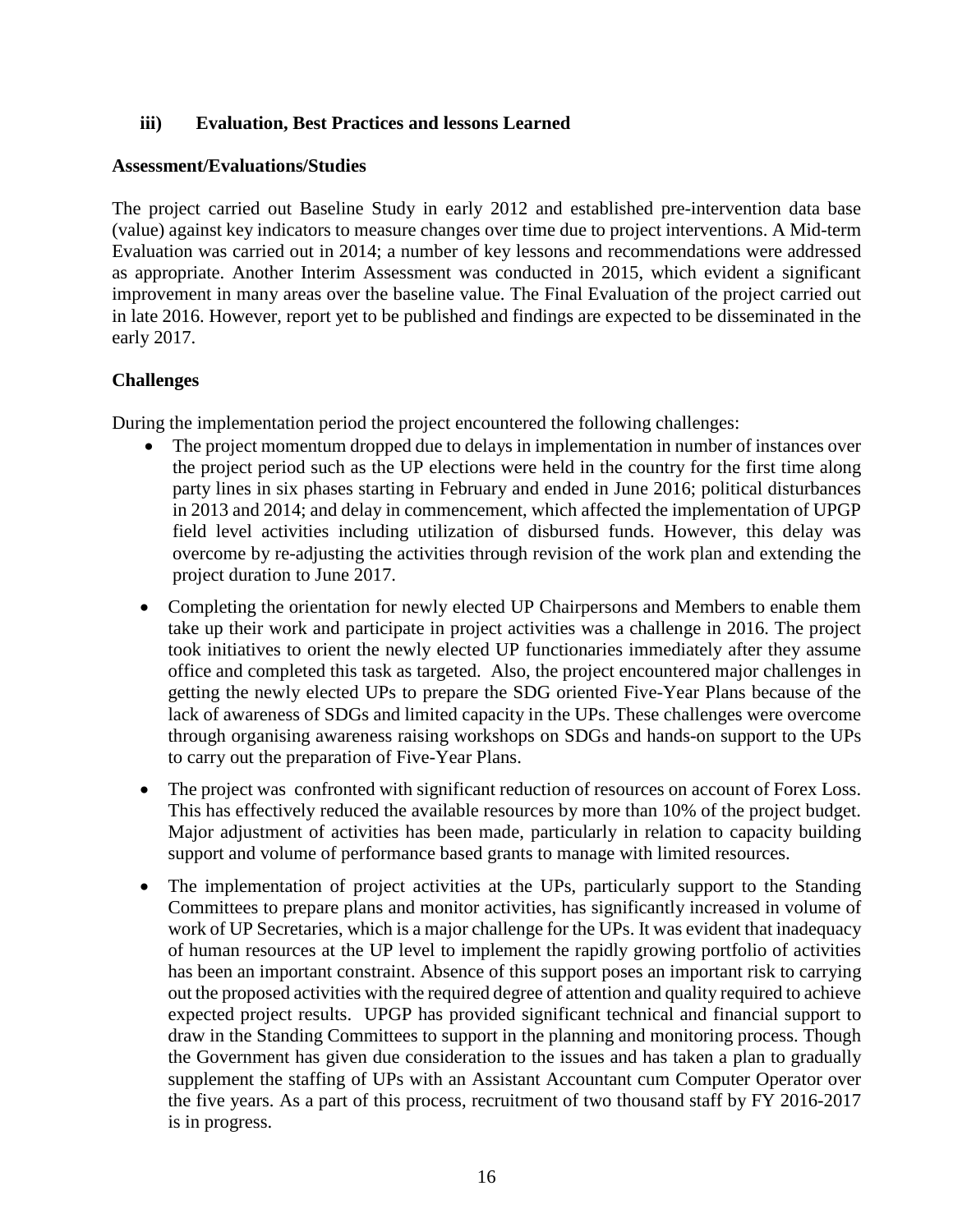- Timely fund disbursement from the development partners has been seen as a challenge for timely implementation of the project activities. This was overcome through regular contact with the development partners.
- The Deputy Directors, Local Government at the districts have been coordinating UPGP work at the local level as a focal point from the Government side. It is evident that frequent transfer of DDLG's slowed down the momentum of the activities to a great extent, which needs to be addressed by intervention from LGD.
- Considering the final year of the project, high staff turnover became a challenge for timely implementation of activities; this was minimized by extra effort put in by the key project personnel.

#### **Lessons learned**

While the overall results achieved reflect the cumulative outcomes of the work carried out over the duration of the project, there are some valuable lessons learned as follows:

- Local governance platforms established and institutionalized under the UPGP have created democratic space for citizens who were otherwise deprived and or ignored by the local power structure: Standing Committees of the Union Parishad, the Ward Shavas, and the Women Development Forum. Formal installation of these mechanisms promotes consultative processes and open hearings to ensure Union Parishads are responsive to citizens' needs. Women's participation in local government has improved as a result of the Women Development Forum and targeted support to female leaders.
- Citizens now have better access to information and are more aware of the roles and responsibilities of local government institutions. Systems, processes and activities of the UP have been improved and new provisions of the UP Act 2009 have been understood and internalized, with many well on their way to sustainable institutionalization. Significant improvements have been observed in preparing the five year and annual plans of the UPs, and ensuring targeted attention and response to the needs of the poor.
- The project has applied a combination of capacity building support and performance incentives to promote accountability and transparency. Direct fiscal transfer to UPs has come to be seen as an effective approach to strengthen Local Government Institutions. Extended Performance Based Grants have stimulated healthy competition among the UPs to be eligible for EBPG grant through better performance. The close engagement of UPs during the election year with the performance assessments has highlighted the significance of this instrument. Co-financing is found effective for innovative and broader development scheme.
- A comprehensive ongoing programmatic approach to local governance development will support relevant ministries to more effectively address the various dimensions of an integrated local governance framework. Moreover, decentralization needs to be underscored as a key objective of future support to local governance, in alignment with the 7th five year national development plan and the national SDG implementation plan.
- The sustained use of the web based MIS and accounting system has not only improved timely and reliable reporting, but also ensured accountability, transparency, and effective use of information at the UP and vertical reporting offices. By linking the system with the MIE strategy of the LGD, the project has made it possible to sustain and mainstream the use of this tool across the country.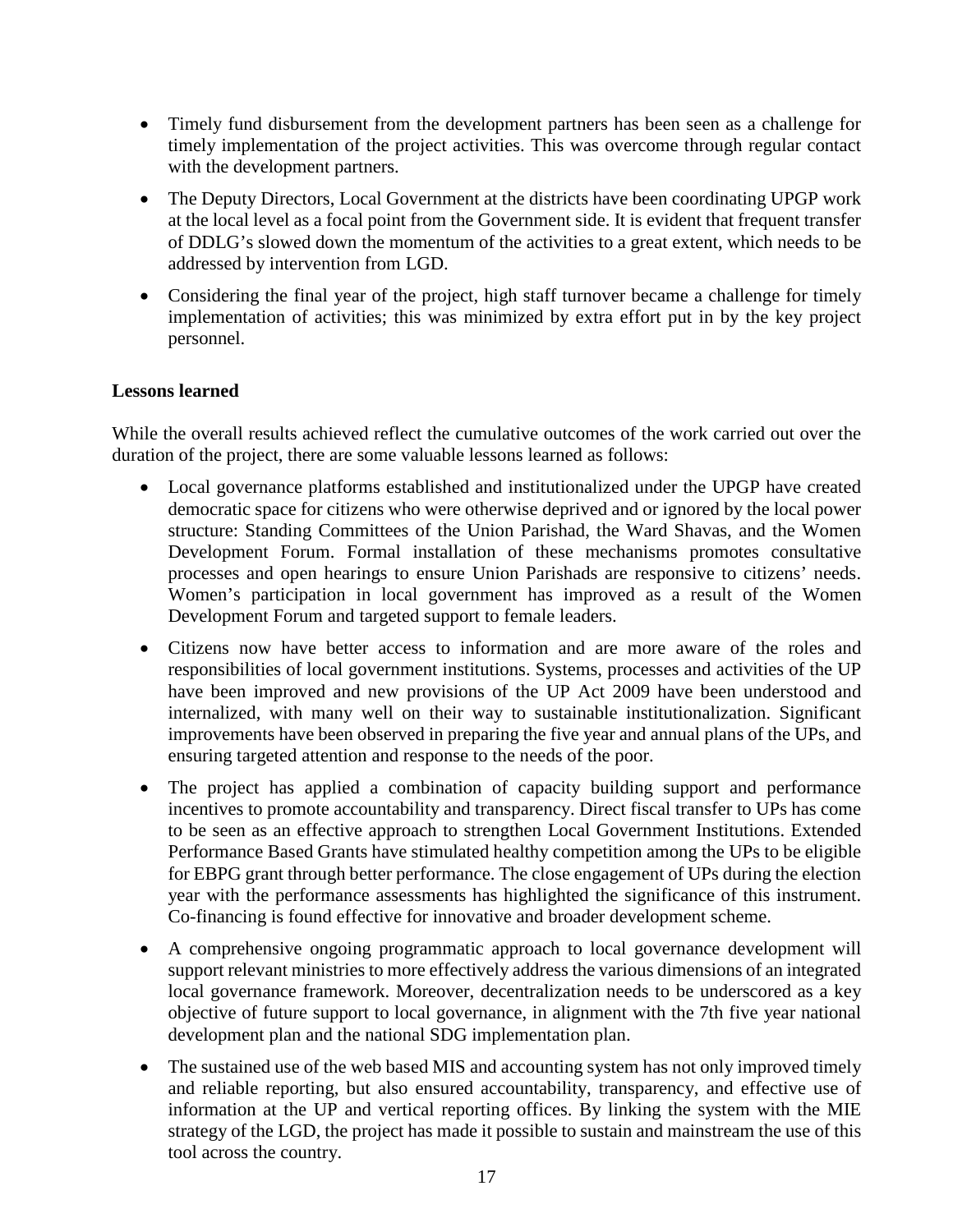#### **Way Forward**

The experiences of the project and the studies carried out in 2016 provide a robust platform for further work on strengthening UPs.

The growing roles of UPs, particularly in the areas of revenue mobilization, call for a unified legal framework for all LGIs with clear functional and revenue assignments. Such a unified framework would need the political and policy commitment from the central level. If functional assignment is to follow "subsidiarity principles" to allow LGIs to efficiency deliver functions in an accountable manner, it will call for administrative actions that enable functional segregation across LGIs to avoid overlapping and duplication of functions. It will also, at some stage, call for coordination and cooperation with sector ministries.

The support for strengthening the UPs could build on the platform proposed in the Capacity Development Framework for LGIs. The programmatic approach which involves different elements of the LGI system would enable such an integrated set of actions. This would also make it possible to focus on policy and structural reform, which can sustain the results achieved by UPGP.

Information technology platforms developed for UPs could be broad based to enable an integrated oversight of LGIs. This approach could leverage the various sources of financing to support LGIs and enable relevant sector ministries and the Ministry of Finance to support integrated planning and implementation of schemes by LGIs in Bangladesh.